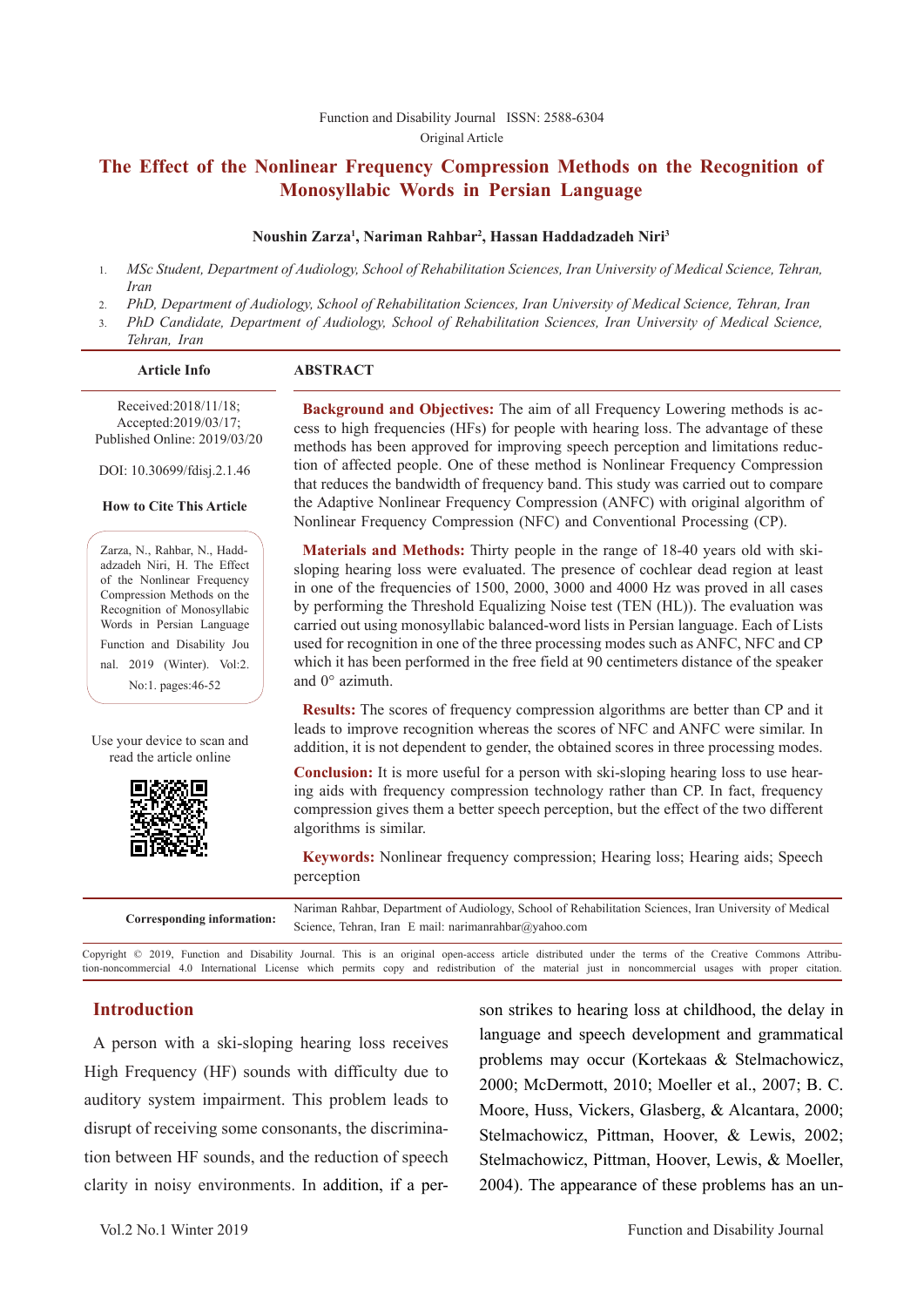desirable effect on speech perception, training, social relationships and lifestyle (Hogan & Turner, 1998), however the use of hearing aids is a good way to prevent or compensate for these problems (Goedegebure, 2005). According to the studies, conventional processing had not satisfied patients with severe to profound hearing loss at HFs (Andrea Simpson, 2009). Physiologically, the most likely cause of this failure is the presence of a cochlear dead region. In this area, the inner hair cell (IHC) is inoperative and does not lead to effective action potential (Brian CJ Moore, 2004). Using frequency lowering (FL) technology in hearing aids is a suitable way to gain the needs of these patients. FL technology includes various methods. These methods transmit audio information from areas of low-performance of cochlea (HFs) to healthy areas (low and mid frequencies) (Braida et al., 1979; Rahbar, 2017; Andrea Simpson, 2009).

Frequency compression is one of the FL methods that includes two main linear and nonlinear types. The linear frequency compression keeps all the frequency spectrum and transmits HF information to lower frequencies while maintaining the constant ratio between its components. This type of compression reduces the pitch of sound and causes abnormal mode, so it was never commercially used in the hearing aid (Andrea Simpson, 2009). In the nonlinear type of frequency compression, the cut-off frequency (CF) is used to improve the audibility of HF sounds, which is based on the audiogram of user's hearing aid (Alnahwi & AlQudehy, 2015; D Glista & McDermott, 2008). The CF is the beginning point of frequency compression; the higher frequency range than CF is compressed in the lower frequency range, furthermore the input of the hearing aid with reducing spectral details and decreasing in frequency will exist in the output sound of it. In this type of frequency compression, the harmonic ratios change in speech frequency elements, but the sound quality remains close to normal sound (D Glista & McDermott, 2008; Mueller, Alexander, & Scollie, 2013; Rahbar, 2017) . Various studies showed that some advantages such as improving the threshold of detection and discrimination of highfrequency consonants, leads to improvement in the

identification and comprehension of words, the better place of articulation and voicing; it also improves recognition of monosyllabic words, consonants and sentences in the presence of background noise (Danielle Glista, Scollie, & Sulkers, 2012; Hillock-Dunn, Buss, Duncan, Roush, & Leibold, 2014; Kopun et al., 2012; Marchesin & Iório, 2015; McDermott, 2010; Nyffeler, 2010; Andrea Simpson, 2009; A. Simpson, Hersbach, & McDermott, 2005).

In 2016 to upgrade the technology, the SoundRecover2 was introduced with an adaptive CF feature. Theoretically, in this algorithm, it is possible to maintain more audibility for audiences because one of the two CFs is activated in the moment based on the input frequency audio content. Therefore, if a significant part of the input sound contains low frequencies, the upper CF (higher frequency) is activated; whereas, on the contrary, the lower CF is activated. In the old algorithm, the CF is at least 1500 Hz, while in this algorithm it may be lower than 1500 Hz, so it is possible to apply a lower compression ratio. Applying a lower compression ratio leads to less variation and better protection of the input sounds' frequency shape. Therefore, with using this algorithm, speech perception will be easier and even faster than the original algorithm. In addition, the active frequency spectrum of the hearing aid will increase to 11 KHz with the new algorithm (McDermott, 2010; Rahbar, 2017; Rehmann, Jha, & Allegro Baumann, 2016; Schmitt, Winkler, Boretzki, & Holube, 2016; Wolfe et al., 2017).

Applying lower compression ratio and creating a wide and frequency spectrum keep the sound close to normal, which is a crucial factor for speech perception of hearing aid users. In order to specify the superiority of the available technologies, in this study, effectiveness of three different frequency compressions (CP, NFC, ANFC) was compared with the recognition of monosyllabic words. To evaluate three methods, the balanced-word in Persian language, were used. The result of this comparison helps the audiologists in prescribing and setting up appropriate hearing aid for person with cochlear dead region.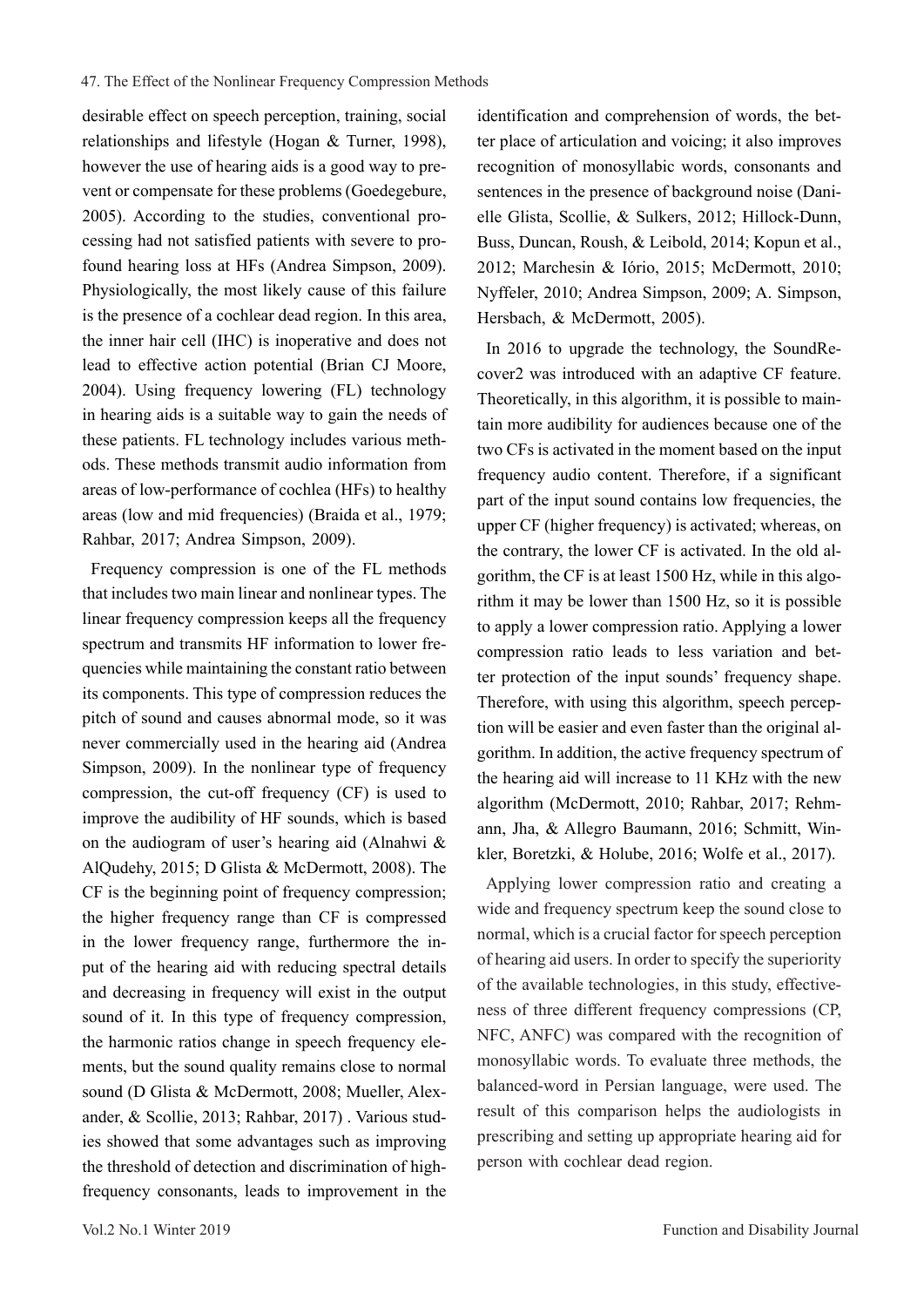# **Materials and Methods**

This cross-sectional study investigates the effect of three different modes of frequency compression on speech perception. Thirty patients (18 females and 12 males) in the range of 18-40 years (mean 36.8±2.92 years) with ski-sloping hearing loss were evaluated. All of them had no impairment in conductive system, and their hearing loss was sensorineural. In addition, they had no experience of frequency compression technology in their hearing aids. In this process, after completion of consent form, otoscopy, tympanometry, pure tone audiometry (PTA) and speech audiometry were performed. TEN test was performed as presence of cochlear dead region in participant is essential in this study.

Hearing threshold has been evaluated for both of ears at frequencies of 500, 750, 1000, 1500, 2000, 3000, and 4000 in two silent and masked paradigm. For masked mode, the TEN test's CD which was connected to the audiometer (type AC-40) was played. The masking noise was 10 dB above the absolute threshold at the same frequency. To achieve masked threshold, noise and tone were offered to test ear contemporaneous. If the difference between the absolute and masked thresholds is more than 10 dB, it shows the presence of the cochlear dead region (B. Moore, 2007) With this method thirty patients with cochlear dead region were selected whose dead region frequency has been specified in Table 1.

Table.1 shows the dead region frequencies for each participant. Threshold Equalizing Noise Test (TEN) was used to detect the dead region in each ear. The difference more than 10 dB between the absolute and masked threshold indicates the dead region in the test.

*Table1. Participant Dead Region frequency*

| Participant | Dead region |      |        |        |  |  |  |
|-------------|-------------|------|--------|--------|--|--|--|
|             | 1500        | 2000 | 3000   | 4000   |  |  |  |
| $1 - 7$     |             |      | $\ast$ | $\ast$ |  |  |  |
| $8 - 17$    |             | *    | *      | *      |  |  |  |
| $18-22$     | $\ast$      | *    | $\ast$ | $\ast$ |  |  |  |
| $23 - 30$   |             |      |        | *      |  |  |  |

Considering the symmetry of the ears and putting the hearing aids on the right ear, the evaluation results belong to right ear.

The main part of the study was performed by presenting the balanced list of monosyllabic words in Persian language in free field situation at acoustic chamber also words have been presented in Most Comfortable Level (MCL) (Mosleh, 2001). In order to evaluate each person, the hearing aid was set in CP, NFC and finally ANFC and in every mode there was no fine tuning except for loudness in the individual optimal level.

 We used special hearing aid which can be set up in three different frequency compressions. For evaluation of speech perception, balanced-word lists in Persian language has been used. Each of the three lists included 25 words and was used for recognition of the words in one of the three processing modes such as adaptive nonlinear frequency compression (ANFC), original algorithm of nonlinear frequency compression (NFC) and conventional processing (CP) which was performed in the free field at 80-90 centimeters distance of the speaker and 0° azimuth. After the words were presented in described condition, the number of correct words was calculated.

Since speech processing is performed in the left

*Table2. Mean and standard deviation for monosyllabic speech stimulator recognition Scores for each frequency processing (ANFC-NFC-CP)*

|                           |             |       | $\sim$    |       |           |       |  |
|---------------------------|-------------|-------|-----------|-------|-----------|-------|--|
| <b>Processing Type</b>    | <b>ANFC</b> |       |           | NFC   |           | CP    |  |
|                           | <b>SD</b>   | Mean  | <b>SD</b> | Mean  | <b>SD</b> | Mean  |  |
| Female                    | 1.93        | 16.88 | 1.79      | 17.05 | 1.39      | 15.77 |  |
| <b>Male</b>               | 1.97        | 16.58 | 2.60      | 17.41 | 2.46      | 15.33 |  |
| <b>Total Participants</b> | .92         | 16.76 | 2.12      | 17.2  | .86       | 15.6  |  |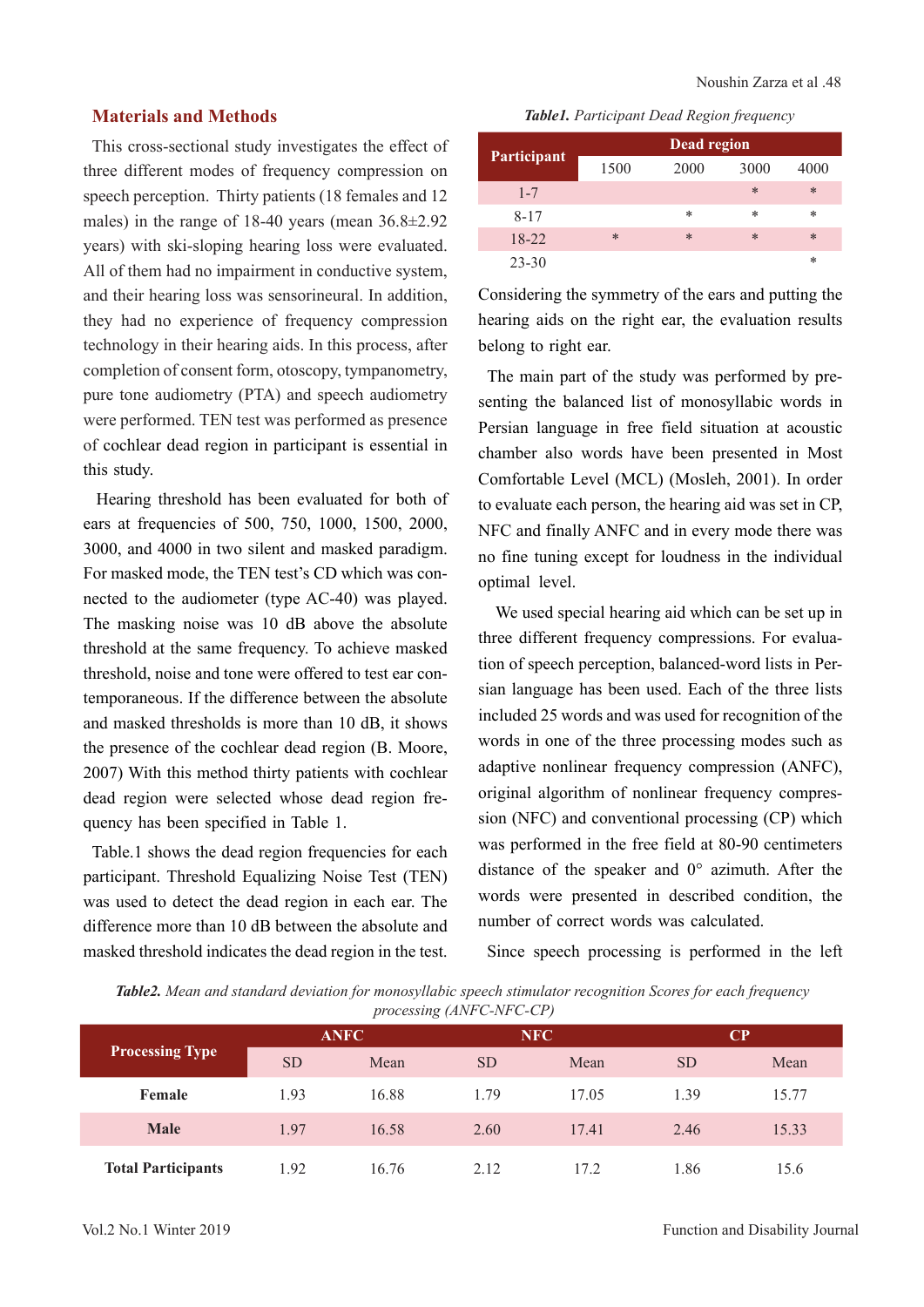#### 49. The Effect of the Nonlinear Frequency Compression Methods

| variable    |       | Leven 's test             | Mauchly 's test |       |  |
|-------------|-------|---------------------------|-----------------|-------|--|
|             | sig   | $\boldsymbol{\mathrm{F}}$ | sig             | W     |  |
| $\bf CP$    | 0.039 | 4.670                     | 0.120           | 0.855 |  |
| <b>NFC</b>  |       |                           | Box 's M        |       |  |
|             | 0.148 | 2.210                     | sig             | F     |  |
| <b>ANFC</b> | 0.824 | 0.051                     | 0.066           | 1.971 |  |

*Table3. Data Distribution Normality, Homogeneity of the Groups Variances and Mauchly's Test of Sphericity*

hemisphere of the brain and transverse neural pathways in the brain stem and audiogram in the two ears are symmetrical, the hearing aid was put on the right ear and left ear was plugged by spongy earplug (3M 1100 NRR 29dB).

Recognition scores for all participants in three modes (ANFC, NFC and CP) were compared using SPSS 21 software.

### **Results**

A repeated measures ANOVA was completed with different compression modes (ANFC, NFC and CP).

Comparison of recognition speech stimulus's mean score in the triple position shows the mean obtained score with the NFC is more  $(P<0.05)$  than CP and ANFC; also the points obtained with the ANFC compression system are higher than CP mode.

Homogeneity assumption of the variance of intragroup scores was evaluated using Levine's test. Considering the F as Levine's value which is higher than  $\alpha$  = 0.05 therefore the homogeneity of the data variance and the establishment of regression slope were inferred. According to the table, the results of the test are not significant; therefore, sphericity assumption is established and the result of the intra-group tests was used without modifying the degree of freedom.

According to the Table 4, since the value of F in the recognition of speech stimulus is significant in "effect of test" at the level of  $\alpha = 0.05$ ,  $(\epsilon 2 = 345/0, P = 0.001$ ,

| <b>Index</b>        | <b>Source</b>          | Sum of<br><b>Squares</b> | Degrees of<br>freedom | Mean<br><b>Square</b> | $\mathbf F$ | <b>Level of</b><br>significance | <b>Partial Eta</b><br><b>Squared</b> |
|---------------------|------------------------|--------------------------|-----------------------|-----------------------|-------------|---------------------------------|--------------------------------------|
| <b>Test Effect</b>  | Sphericity<br>Assumed  | 42.893                   | 2                     | 21.446                | 14.723      | 0.000                           | .345                                 |
|                     | Greenhouse-<br>Geisser | 42.893                   | 1.746                 | 24.566                | 14.723      | 0.000                           | .345                                 |
| <b>Type of Test</b> | Sphericity<br>Assumed  | 2.670                    | 2                     | 1.335                 | 0.917       | 0.406                           | .032                                 |
| <b>Effect</b>       | Greenhouse-<br>Geisser | 2.670                    | 1.746                 | 1.529                 | 0.917       | 0.395                           | .032                                 |

*Table4. Results of the repeated measures ANCOVA*

*Table4. Results of the Post Hoc test on the repeated measurement analysis in ANFC-NFC and CP positions*

| Variable          | <b>CP-NFC</b> |            |           | <b>CP-ANFC</b> |       | <b>NFC-ANFC</b> |  |
|-------------------|---------------|------------|-----------|----------------|-------|-----------------|--|
|                   | MD            | ${\rm SD}$ | МC        | SD             | MD    | SD              |  |
| Recognition Score | $-1.681*$     | .320       | $-1.181*$ | 0.366          | 0.500 | 0.259           |  |
|                   |               |            |           |                |       |                 |  |

 $*P<0.05$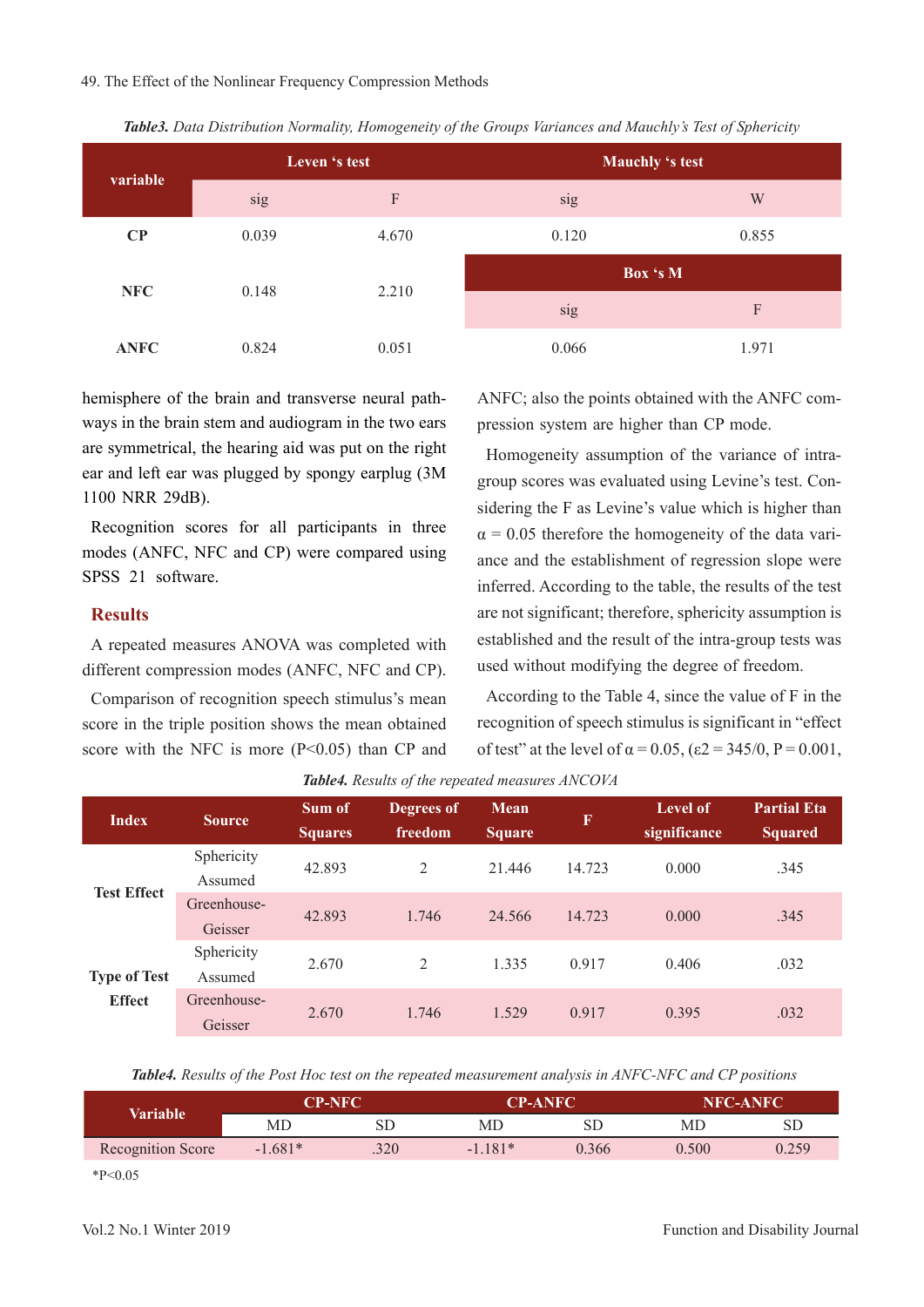$F = 14.272$ ). The Eta value indicates that the effect of different test methods on the recognition of speech stimulus is 34.5%. The results of the Bonferroni post hoc test (Table 5 and Figure 1) showed that the mean scores of the system stage without frequency compressions were lower than the two test stages, and the scores of the stage of the system of compression system having two cutoffs compared to the system have a significant difference. According to the results that were illustrated in Table 4, the value of F in the gender variable with the type of test, such as the value of the test, is not significant at  $\alpha = 0.05$ , with a value (*P*  $= 0.406$ ,  $F_{(2)} = 0.917$ .

Based on the mean recognition scores of the CP, it is lower than the NFC and ANFC and scores of the NFC-ANFC were not significantly different.

# **Discussion**

In the present study we compared efficacy of three different Frequency Compression modes (ANFC, NFC and CP) in speech perception by monosyllabic word in Persian language. Based on this evaluation NFC method are more effective than CP for ski-sloping hearing impaired people. This people experienced better and more comfortable speech perception by using NFC and ANFC. These methods prepared better audibility for HFs. So it is better to use them patients with ski-sloping hearing loss. However, there is no significant difference between two methods based on statistical data. Many studies have been conducted about the effect of frequency compression on auditory skills and high frequency reception. In most of them, phoneme stimuli, monosyllabic words and plural words have been used (Simpson et al., 2005 and 2006, Robinson et al. 2007, Auriemmo et al. 2009, Kuk et al. 2009, Glista et al. 2009, Hillock-Dunn et al. 2014, Picou et al. 2015, Alexander 2016). High-frequency consonants such as fricative and affricate may exceed the bandwidth of CP mode whereas these phonemes are more audible by using FL, thus for these stimuli Frequency compression improve the results (McCreery, Venediktov, Coleman, & Leech, 2012). So the evaluation by sentences is closer to the actual conversation situation and makes it possible to evaluate several components simultaneously (Hochmuth et al., 2012). Previous Studies of monosyllabic stimuli have shown similar results about superiority of NFC, although the conditions for these evaluations were different. Some of these studies, with different conditions: having the acclimatization period (Simpson et al., 2005) and without it (McCreery et al., 2014), in silence (Gifforf et al. 2007) and with background noise (McCreery and his colleagues, 2014)). The results of some studies also indicated the effeteness of this kind of processing (Bentler et al., 2014); it should be noted that type of hearing loss in the participants was differ-



**Estimated Marginal Means of Speech Perception** 

*Figure1. Comparison of Recognition Points for monosyllabic spoken stimulus in different locations by gender.*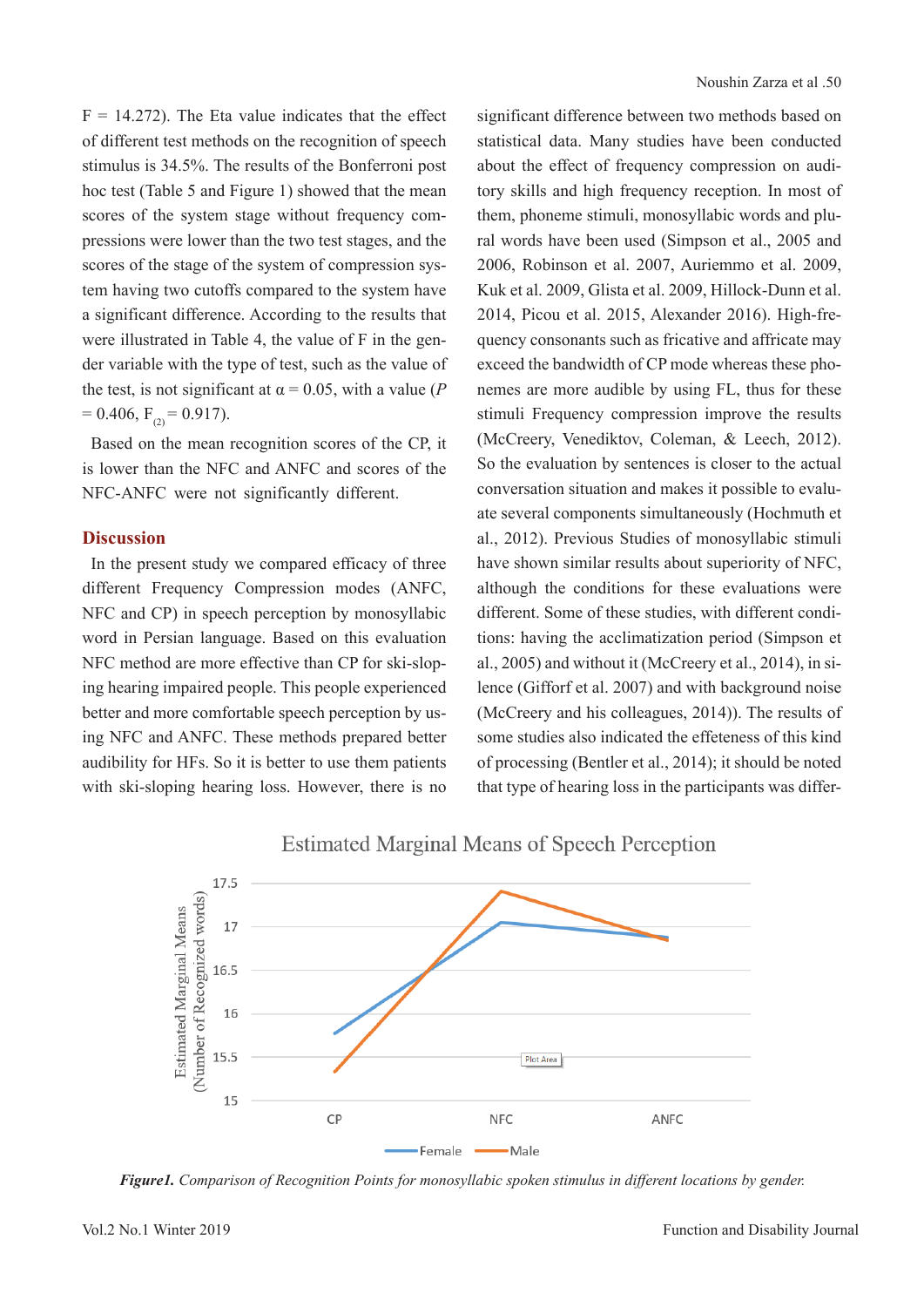ent (mild to severe) from the present study.

Based on our results, there was no significant difference between the score obtained with ANFC and NFC modes. Therefore, it can be concluded that frequency compression methods help adult Persian language speakers with symmetrical ski-sloping hearing loss for speech recognition, but the existence of adaptive or static CF has no difference together. In addition, the scores of recognitions of the speech stimulus of monosyllabic word in the three situations are not different in relation to gender. In the study of Glista et al. (2017) speech perception and word recognition were also evaluated by phoneme perception test (PPT) and there was no difference between the two types of frequency compression in detection and recognition of high frequency consonant; only in the recognition of / s / centered at 9 KHz (/ s /9) the performance of NFC was better than ANFC. In discrimination of  $/ \int / 5$  and /s/6 the effect of frequency compression methods was similar and only 1 of 8 participants had worse performance by using ANFC (Danielle Glista et al., 2017). Wolfe (2016) and Rehmann (2017) studies results showed the superiority of ANFC than NFC anad CP modes in speech perception. In Rehmann's study were used high frequency consonants and in the Wolfe's study, words and plural names were evaluated. Also, the results have shown the users of the NFC do not require a long period of acclimatization to switch to ANFC(Rehmann et al., 2016; Wolfe et al., 2017).

Most studies that have shown the effect of NFC on auditory skills and speech perception of hearingimpaired people, have also shown efficacy, although the type of speech stimulus (phoneme, monosyllabic word, plural nouns, nonsense word or sentence), study conditions (silent or noisy environment, with or without acclimatization period, evaluation of cochlear dead regions, etc.) and degree of hearing loss of the participant was different. Theoretically, ANFC is more effective than NFC in maintaining sound quality, audibility of HFs, improvement in detection, discrimination and recognition of compressed HF components, acceptable sound quality and fitting for severe-to-profound losses and reduced acclimatization time. A Few studies and the types of used stimuli do not allow general conclusions (Wolfe et al., 2017). Therefore, it can be concluded that the use of nonlinear frequency compression is due to increased frequency spectrum, hearing improvement, increased sound quality and better speech perception for hearing impaired people; but there was not difference between the effect of nonlinear frequency compression modes (ANFC -NFC) on speech perception.

#### **Acknowledgment**

The authors appreciate cooperation of all participants during this study. We acknowledge all supports of IUMS Deputy of Research.

### **Conflict of Interest Statement**

Authors declared no conflict of interest.

## **References**

Alnahwi, M., & AlQudehy, Z. A. (2015). Comparison between frequency transposition and frequency compression hearing aids. The Egyptian Journal of Otolaryngology, 31(1), 10.

Braida, L. D., Durlach, N. I., Lippmann, R. P., Hicks, B. L., Rabinowitz, W. M., & Reed, C. M. (1979). Hearing aids--a review of past research on linear amplification, amplitude compression, and frequency lowering. ASHA monographs(19), 1-114.

Glista, D., Hawkins, M., Bohnert, A., Rehmann, J., Wolfe, J., & Scollie, S. (2017). The Effect of Adaptive Nonlinear Frequency Compression on Phoneme Perception. American journal of audiology, 26(4), 531-542.

Glista, D., & McDermott, H. (2008). Phonak SoundRecover: A breakthrough in enhancing intelligibility. Naida Product Information, Switzerland: Phonak Hearing Systems.

Glista, D., Scollie, S., & Sulkers, J. (2012). Perceptual acclimatization post nonlinear frequency compression hearing aid fitting in older children. Journal of Speech, Language, and Hearing Research, 55(6), 1765-1787.

Goedegebure, A. (2005). Phoneme Compression: processing of the speech signal and effects on speech intelligibility in hearing-Impaired listeners.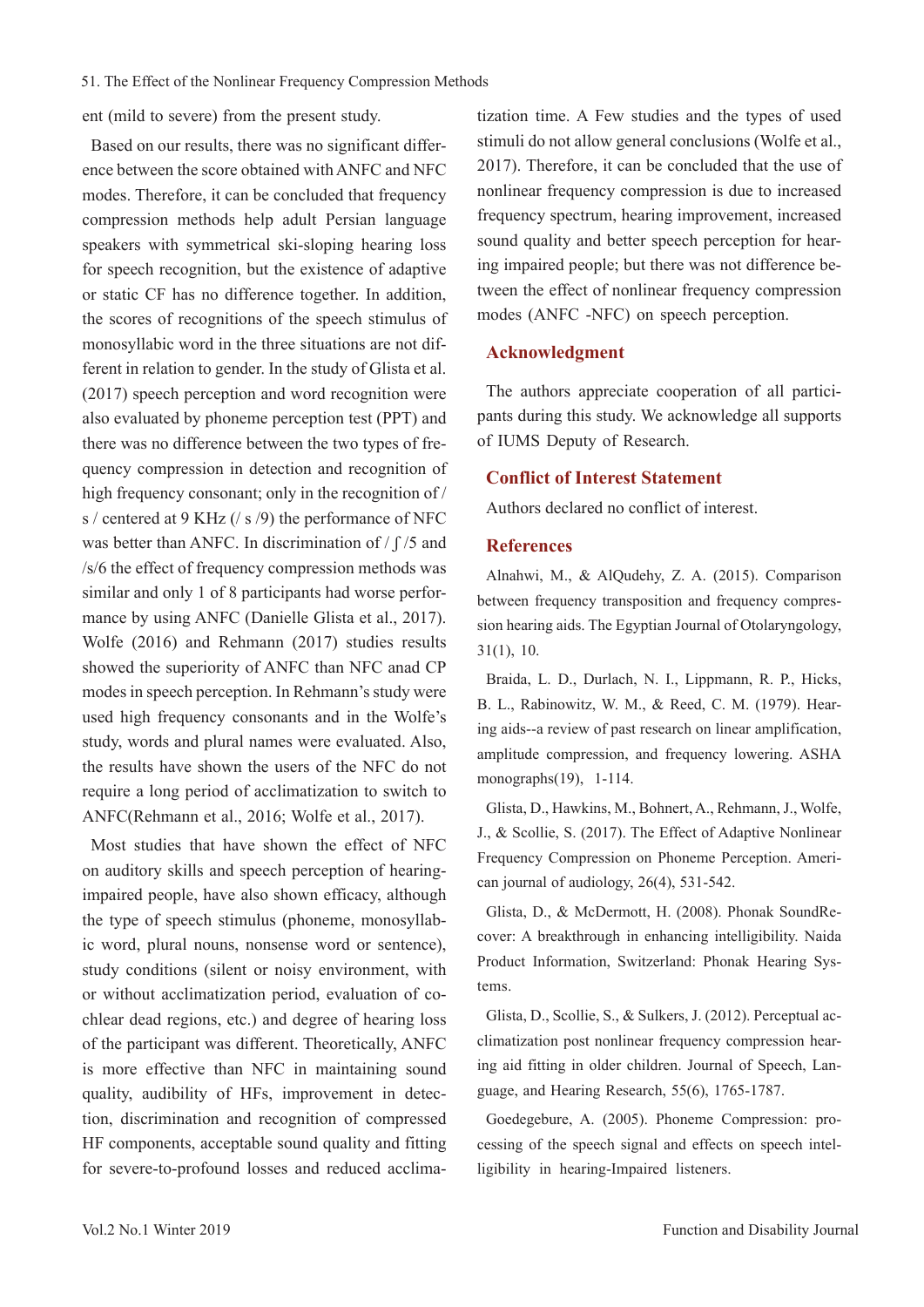Hillock-Dunn, A., Buss, E., Duncan, N., Roush, P. A., & Leibold, L. (2014). Effects of nonlinear frequency compression on speech identification in children with hearing loss. Ear and hearing, 35(3), 353.

Hochmuth, S., Brand, T., Zokoll, M. A., Castro, F. Z., Wardenga, N., & Kollmeier, B. (2012). A Spanish matrix sentence test for assessing speech reception thresholds in noise. International Journal of Audiology, 51(7), 536-544.

Hogan, C. A., & Turner, C. W. (1998). J Acoust Soc Am, 104(null), 432.

Kopun, J., McCreery, R., Hoover, B., Spalding, J., Brennan, M., & Stelmachowicz, P. (2012). Effects of exposure on speech recognition with nonlinear frequency compression. Paper presented at the 39th Annual meeting of the American Auditory Society.

Kortekaas, R. W., & Stelmachowicz, P. G. (2000). Bandwidth effects on children's perception of the inflectional morpheme/s: Acoustical measurements, auditory detection, and clarity rating. Journal of Speech, Language, and Hearing Research, 43(3), 645-660.

Marchesin, V. C., & Iório, M. C. M. (2015). Study of the long-term effects of frequency compression by behavioral verbal tests in adults. Paper presented at the CoDAS.

McCreery, R. W., Venediktov, R. A., Coleman, J. J., & Leech, H. M. (2012). An evidence-based systematic review of frequency lowering in hearing aids for school-age children with hearing loss. American journal of audiology.

McDermott, H. (2010). SoundRecover-The importance of wide perceptual bandwidth. Phonak Background Story.

Moeller, M. P., Hoover, B., Putman, C., Arbataitis, K., Bohnenkamp, G., Peterson, B., . . . Stelmachowicz, P. (2007). Vocalizations of infants with hearing loss compared with infants with normal hearing: Part I–phonetic development. Ear and hearing, 28(5), 605-627.

Moore, B. (2007). Prevalence of dead regions in subjects with sensorineural hearing loss. Ear and hearing, 28(2), 231-241.

Moore, B. C. (2004). Dead regions in the cochlea: conceptual foundations, diagnosis, and clinical applications. Ear and hearing, 25(2), 98-116.

Moore, B. C., Huss, M., Vickers, D. A., Glasberg, B. R., & Alcantara, J. I. (2000). Br J Audiol, 34(null), 205.

Mosleh, M. (2001). Development and evaluation of a speech recognition test for Persian speaking adults. Bimonthly Audiology-Tehran University of Medical Sciences, 9(1), 72-76.

Mueller, H. G., Alexander, J. M., & Scollie, S. (2013). 20Q: Frequency lowering—The whole shebang. AudiologyOnline, Article, 22679.

Nyffeler, M. (2010). Evidence of improvement in speech intelligibility in noise. Zeitschrift fur Audilogie, 38, 86-95. Rahbar, N. (2017). Frequency lowering. Auditory and Vestibular Research, 26(1), 4-13.

Rehmann, J., Jha, S., & Allegro Baumann, S. (2016). SoundRecover2—The adaptive frequency compression algorithm. Phonak Insight Paper, Phonak, Stäfa, Switzerland. Google Scholar.

Schmitt, N., Winkler, A., Boretzki, M., & Holube, I. (2016). A phoneme perception test method for high-frequency hearing aid fitting. Journal of the American Academy of Audiology, 27(5), 367-379.

Simpson, A. (2009). Frequency-lowering devices for managing high-frequency hearing loss: A review. Trends in amplification, 13(2), 87-106.

Simpson, A., Hersbach, A. A., & McDermott, H. J. (2005). Int J Audiol, 44(null), 281.

Stelmachowicz, P. G., Pittman, A. L., Hoover, B. M., & Lewis, D. E. (2002). Aided perception of/s/and/z/by hearing-impaired children. Ear and hearing, 23(4), 316-324.

Stelmachowicz, P. G., Pittman, A. L., Hoover, B. M., Lewis, D. E., & Moeller, M. P. (2004). The importance of high-frequency audibility in the speech and language development of children with hearing loss. Archives of Otolaryngology–Head & Neck Surgery, 130(5), 556-562.

Wolfe, J., Duke, M., Schafer, E. C., Rehmann, J., Jha, S., Allegro Baumann, S., .Jones, C. (2017). Preliminary evaluation of a novel non-linear frequency compression scheme for use in children. International Journal of Audiology, 56(12), 976-988.